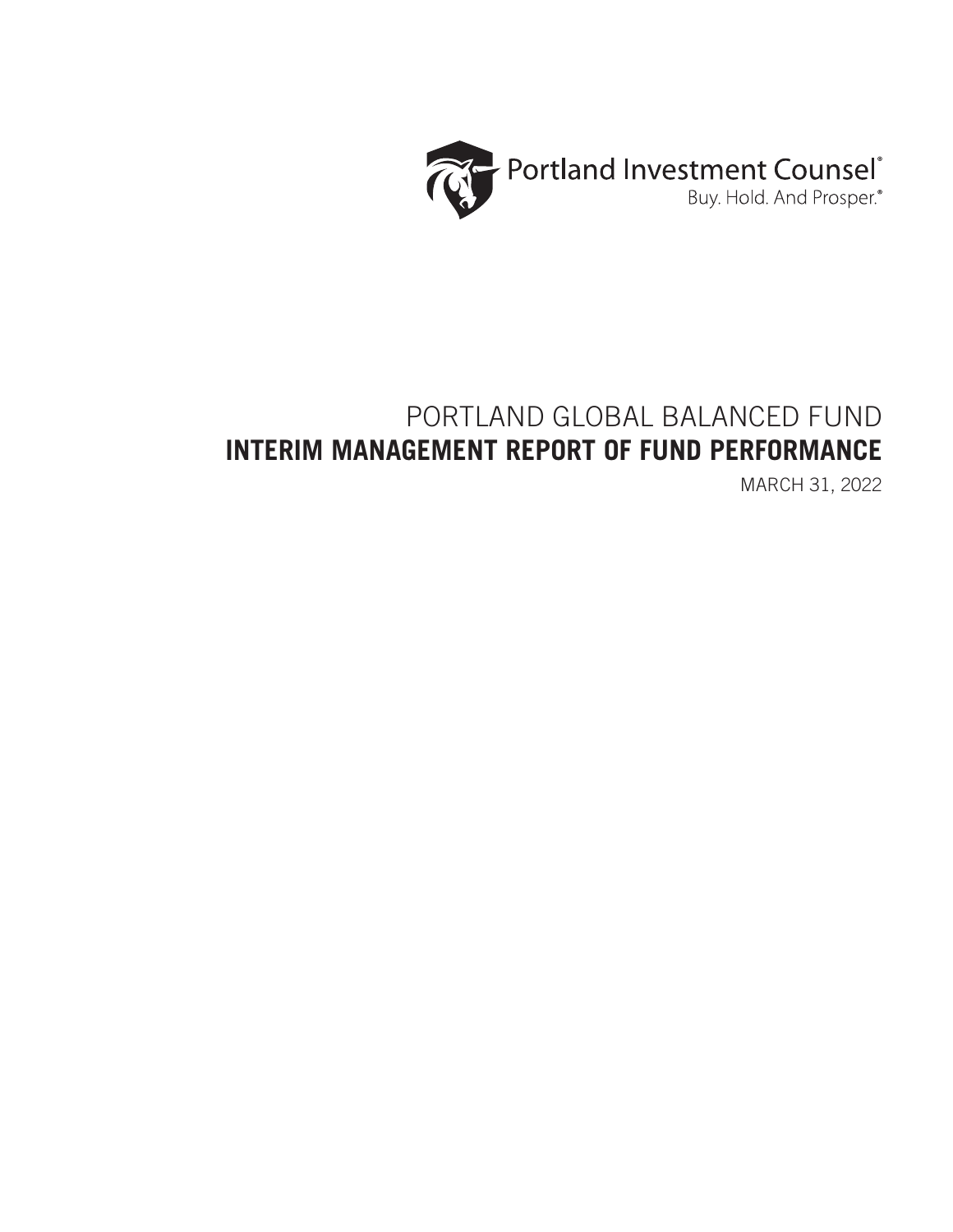**Christopher Wain-Lowe** Chief Investment Officer, Executive Vice President and Portfolio Manager

**Kyle Ostrander** Portfolio Manager

# Management Discussion of Fund Performance **Portland Global Balanced Fund**

This management report of fund performance contains financial highlights, but does not contain either interim or annual financial statements of the investment fund. You can get a copy of the interim or annual financial statements at your request, and at no cost, by calling 1-888-710-4242, by writing to us at info@portlandic.com or 1375 Kerns Road, Suite 100, Burlington, ON L7P 4V7 or visiting our website at www. portlandic.com or SEDAR at www.sedar.com.

Securityholders may also contact us using one of these methods to request a copy of the investment fund's proxy voting policies and procedures, proxy voting disclosure record, or quarterly portfolio disclosure.

The views of Portland Investment Counsel Inc. (the Manager) contained in this report are as of March 31, 2022 and this report is not intended to provide legal, accounting, tax or specific investment advice. Views, portfolio holdings and allocations may have changed subsequent to this date. For current information, please contact us using the above methods. All references to performance relate to Series F units. The performance of other units may be different than that of the Series F units due to differing fees.

### INVESTMENT OBJECTIVE AND STRATEGIES

The investment objectives of the Portland Global Balanced Fund (the Fund) is to provide positive long term total returns, consisting of both income and capital gains by investing primarily in a portfolio of global fixed income and equity securities. The Fund seeks to provide income and capital growth while moderating the volatility of equities by investing primarily in a globally diversified portfolio of equities, American Depository Receipts, income securities, preferred shares, options and exchange traded funds (ETFs). The Fund may also invest over 30% in foreign securities in a manner consistent with its investment objective.

### RISK

The overall risk level has not changed for the Fund. Investors should be able to accept a low to medium level of risk and plan to hold for the medium to long term.

### RESULTS OF OPERATIONS

For the six-months ended March 31, 2022, the Fund's Series F units had a return of 5.7%. For the same period, the Fund's Blended Benchmark (which is a composite consisting of 60% MSCI All Country World Index and 40% FTSE Canada Short Term Overall Bond Index TR) had a return of (1.7%). For the full period since inception of the Fund on December 17, 2013 to March 31, 2022, the Fund's Series F units had an annualized return of 4.6%. For the same period, the Blended Benchmark had an annualized return of 7.6%. Unlike the Blended Benchmark, the Fund's return is after the deduction of its fees and expenses.

The Fund's net asset value as at March 31, 2022 was \$2.8 million. The top five sector holdings at March 31, 2022 was consumer staples, 25.4%; utilities, 19.0%; health care, 16.3%; industrials, 12.8%; and consumer discretionary, 10.0%. By geography, assets were invested in securities of issuers classified as United States, 50.5%; Canada, 12.3%; Japan, 8.9%; United Kingdom, 8.0%; Switzerland, 6.3%; Denmark, 3.9%; Spain, 2.0%;

France, 2.0%; Ireland, 1.9%; Germany, 1.9%; Bermuda, 1.9%; and cash and other net assets (liabilities), 0.4%.

The top three contributors to the Fund's performance during the six-months ended March 31, 2022 were Consolidated Edison, Inc., Sumitomo Corporation and Hormel Foods Corporation. The bottom three contributors to the Fund's performance during the six-months ended March 31, 2022 were Leggett & Platt, Inc., Fresenius SE & Co. KGaA and The Clorox Company.

The sectors contributing positively to the Fund's return for the period are financials (Cincinnati Financial Corporation), utilities (Consolidated Edison, Inc.), health care (Johnson & Johnson), industrials (Sumitomo Corporation), and consumer staples (Hormel Foods Corporation). The sectors contributing negatively to the Fund's return for the period are communication services (AT&T Inc.), consumer discretionary (Leggett & Platt, Inc.), real estate (American Tower Corporation), materials (Croda International PLC) and information technology (Halma PLC).

We believe there will be opportunities to deploy cash in attractively priced equities throughout 2022. We expect central banks globally to continue to increase interest rates in order to reduce inflation. These actions will eventually create buying opportunities throughout equity markets. We look forward to taking advantage of these buying opportunities when they occur.

### RECENT DEVELOPMENTS

The impact of the COVID-19 pandemic has already been reflected in securities prices so it is not expected to have any material impact on the investments in the Fund. The Bank of Canada increased its overnight interest rate to 0.50% on March 2, 2022. This was followed by the U.S. Federal Reserve increasing its overnight interest rate to 0.50% on March 16, 2022. We are aware of inflation that has exceeded the target 2% range in Canada and the United States. The likely cause for this overshoot is supply chains re-adjusting to global lockdowns due to COVID-19 and fiscal and monetary stimulus that have been applied within the financial system during the pandemic. If inflation observed remains above the target 2% range then central banks may continue to increase interest rates. Increasing interest rates reduce economic activity. If interest rates continue to increase, we will continue to monitor the yield curve to detect indications that a recession is predicted by the market.

Positions in the Fund are expected to be primarily large marketcapitalization dividend global aristocrat equities with some Canadian preferred shares to take advantage of higher yields and more advantageous taxation than debt. We prefer defensive sectors such as utilities, real estate and consumer staples that will likely benefit from interest rate cuts in a poor economic environment. The Fund is currently well positioned to meet its investment objective for the medium to long term. We will continue to evaluate opportunities that we believe may generate income, enhance returns and/or reduce risk wherever possible.

Effective on or about July 10, 2022, the auditor of the Fund will be changed from PricewaterhouseCoopers LLP to KPMG LLP.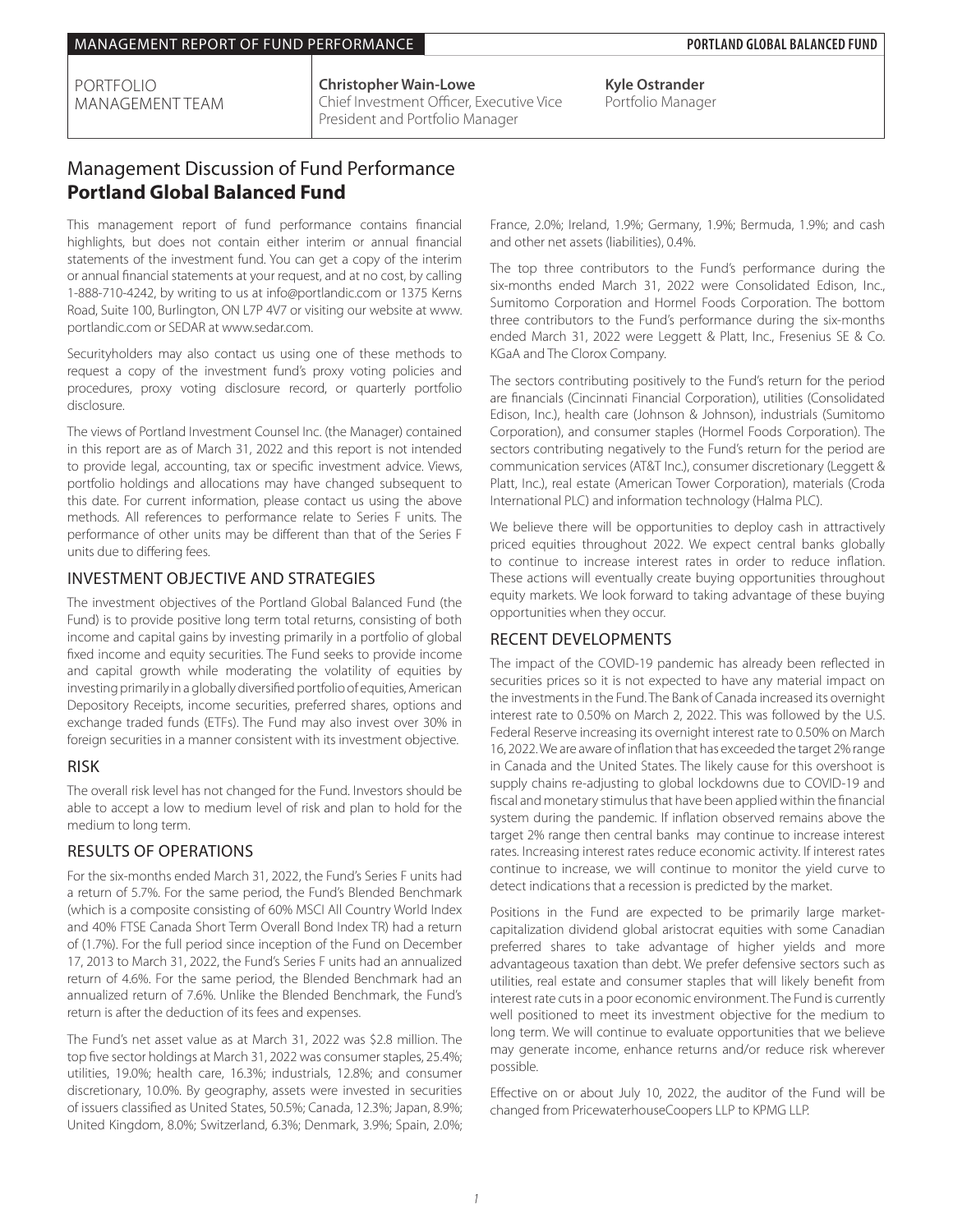### RELATED PARTY TRANSACTIONS

The Manager is responsible for the day-to-day operation of and for providing investment management services to the Fund. The Manager receives a fee for providing these services. This is calculated daily based on the net asset value of the Fund and paid monthly. During the sixmonth period ended March 31, 2022, the Manager received \$21,404 in management fees from the Fund, net of applicable taxes (March 31, 2021: \$27,209).

Any administrative services paid for or provided by the Manager are charged to the Fund and are grouped and presented by expense type in the statements of comprehensive income. Depending on their nature, some expenditures are allocated to the Fund based on a variety of methods including net asset value or actual costs incurred. During the six-month period ended March 31, 2022, the Manager was reimbursed \$7,327 for operating expenses incurred on behalf of the Fund, including amounts paid to affiliates, net of applicable taxes (March 31, 2021: \$9,465). The Manager absorbed \$69,840 of operating expenses during the six-month period ended March 31, 2022, net of applicable taxes (March 31, 2021: \$62,481). Affiliates of the Manager provide administrative services associated with the day-to-day operations of the Fund. These affiliates of the Manager were reimbursed \$631 during the six-month period ended March 31, 2022 by the Fund for such services (March 31, 2021: \$478).

The Manager and/or its affiliates and key management personnel of the Manager and their family (collectively referred to as Related Parties) may invest in units of the Fund from time to time in the normal course of business. Transactions to purchase or redeem units are made at net asset value per unit. Standing instructions from the independent review committee were not required or obtained for such transactions. As at March 31, 2022, Related Parties owned 14,435 shares of the Fund (March 31, 2021: 13,553).

The Board of Directors of the Manager is responsible for reviewing and approving the financial statements and overseeing management's performance of its financial reporting responsibilities.

#### *Notes*

*Certain statements included in this Management Discussion of Fund Performance constitute forward-looking statements, including those identified by the expressions "anticipate," "believe," "plan," "estimate," "expect," "intend" and similar expressions to the extent they relate to the Fund. These forward-looking statements are not historical facts, but reflect the current expectations of the portfolio management team regarding future results or events of the Fund. These forward-looking statements are subject to a number of risks and uncertainties that could cause actual results or events to differ materially from current expectations. The portfolio management team has no specific intention of updating any forward-looking statements whether as a result of new information, future events or otherwise, except as required by securities legislation.*

*Certain research and information about specific holdings in the Fund, including any opinion, is based upon various sources believed to be reliable, but it cannot be guaranteed to be current, accurate or complete. It is for information only, and is subject to change without notice.*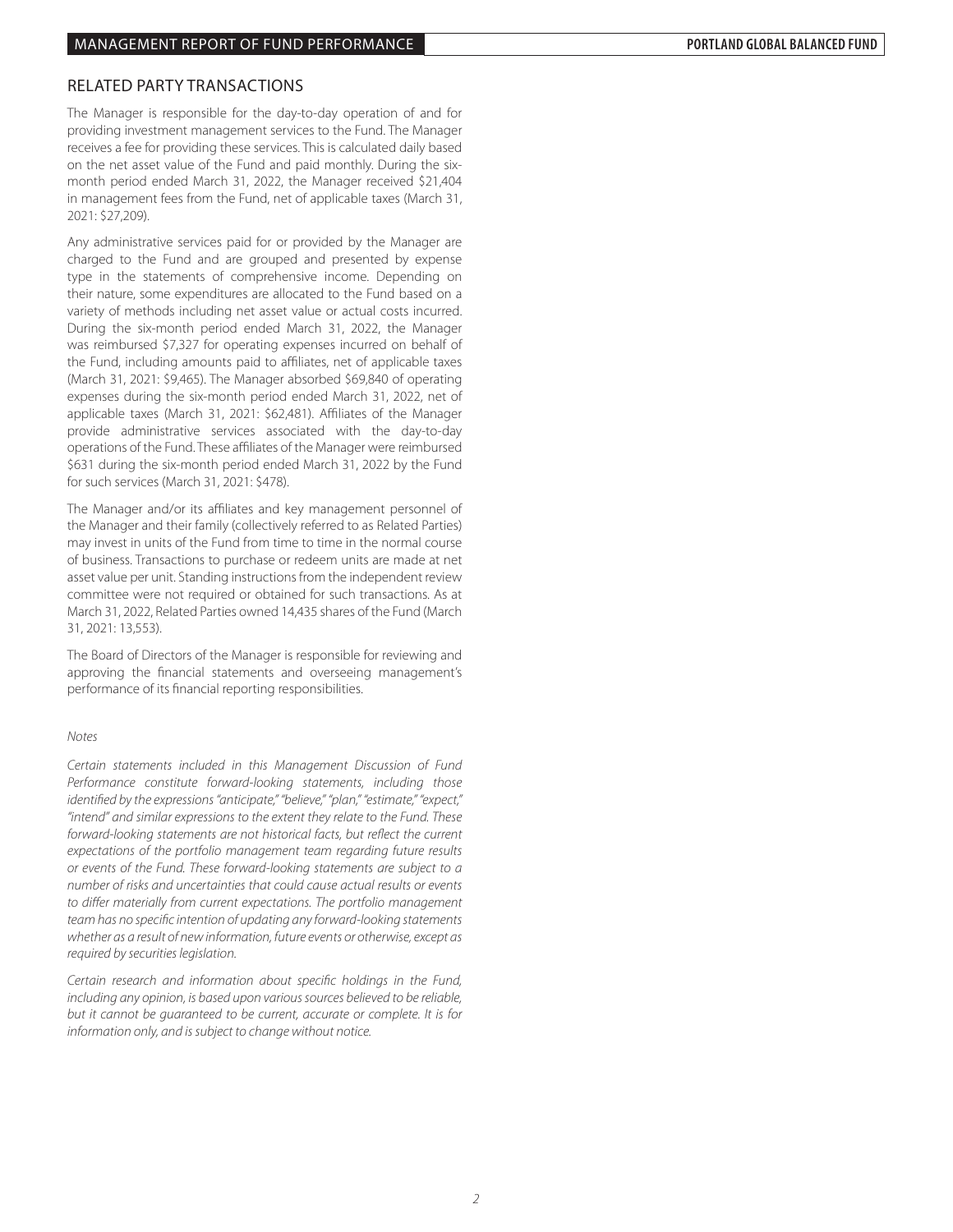# Summary of Investment Portfolio as at March 31, 2022

# Top 25 Investments\*

|                                                                         | % of Net Asset Value |
|-------------------------------------------------------------------------|----------------------|
| Consolidated Edison, Inc.                                               | 5.0%                 |
| Johnson & Johnson                                                       | 4.3%                 |
| Walmart Inc.                                                            | 4.1%                 |
| Coloplast A/S                                                           | 4.0%                 |
| The Procter & Gamble Company                                            | 3.4%                 |
| SJW Group                                                               | 3.1%                 |
| Cincinnati Financial Corporation                                        | 3.0%                 |
| Sumitomo Corporation                                                    | 2.9%                 |
| Mitsubishi Corporation                                                  | 2.9%                 |
| McDonald's Corporation                                                  | 2.8%                 |
| Hormel Foods Corporation                                                | 2.7%                 |
| The Coca-Cola Company                                                   | 2.4%                 |
| PepsiCo, Inc.                                                           | 2.4%                 |
| Bunzl PLC                                                               | 2.3%                 |
| Emera Incorporated, Preferred, Series H, Fixed-Reset                    | 2.3%                 |
| Nestle S.A.                                                             | 2.3%                 |
| Genuine Parts Company                                                   | 2.3%                 |
| American States Water Company                                           | 2.3%                 |
| Roche Holding AG                                                        | 2.2%                 |
| Red Electrica Corporacion, S.A.                                         | 2.0%                 |
| California Water Service Group                                          | 2.0%                 |
| Croda International PLC                                                 | 2.0%                 |
| Sanofi                                                                  | 2.0%                 |
| Brookfield Infrastructure Partners LP, Preferred, Series 9, Fixed-Reset | 1.9%                 |
| Brookfield Office Properties Inc., Preferred, Series GG, Fixed-Reset    | 1.9%                 |
| <b>Grand Total</b>                                                      | 68.5%                |
|                                                                         |                      |

#### Total net asset value \$2,842,210

*\* Where the Fund holds less than 25 holdings, all investments have been disclosed. There may be other assets and liabilities which are not included, and therefore the summary may not add up to 100%.*

*The investment portfolio may change due to ongoing portfolio transactions of the investment fund. Quarterly updates are available within 60 days of each quarter end by visiting www.portlandic.com or contacting us at 1-888-710-4242. The prospectus and other information about the underlying exchange traded funds held in the portfolio are available on the internet at www.sedar.com and/or www.sec.gov/edgar.shtml, as applicable.*

# Portfolio Composition

| Sector                                |       |
|---------------------------------------|-------|
| Consumer Staples                      | 25.4% |
| Utilities                             | 19.0% |
| Health Care                           | 16.3% |
| Industrials                           | 12.8% |
| Consumer Discretionary                | 10.0% |
| Financials                            | 5.5%  |
| <b>Materials</b>                      | 3.9%  |
| Real Estate                           | 3.8%  |
| Energy                                | 1.8%  |
| Exchange Traded Funds                 | 1.1%  |
| Cash & Other Net Assets (Liabilities) | 0.4%  |

| Geographic Region                     |       |
|---------------------------------------|-------|
| <b>United States</b>                  | 50.5% |
| Canada                                | 12.3% |
| Japan                                 | 8.9%  |
| United Kingdom                        | 8.0%  |
| Switzerland                           | 6.3%  |
| Denmark                               | 3.9%  |
| Spain                                 | 2.0%  |
| France                                | 2.0%  |
| Ireland                               | 1.9%  |
| Germany                               | 1.9%  |
| Bermuda                               | 1.9%  |
| Cash & Other Net Assets (Liabilities) | 0.4%  |

*Other Net Assets (Liabilities) refers to cash on hand plus all other assets and liabilities in the Fund excluding portfolio investments.*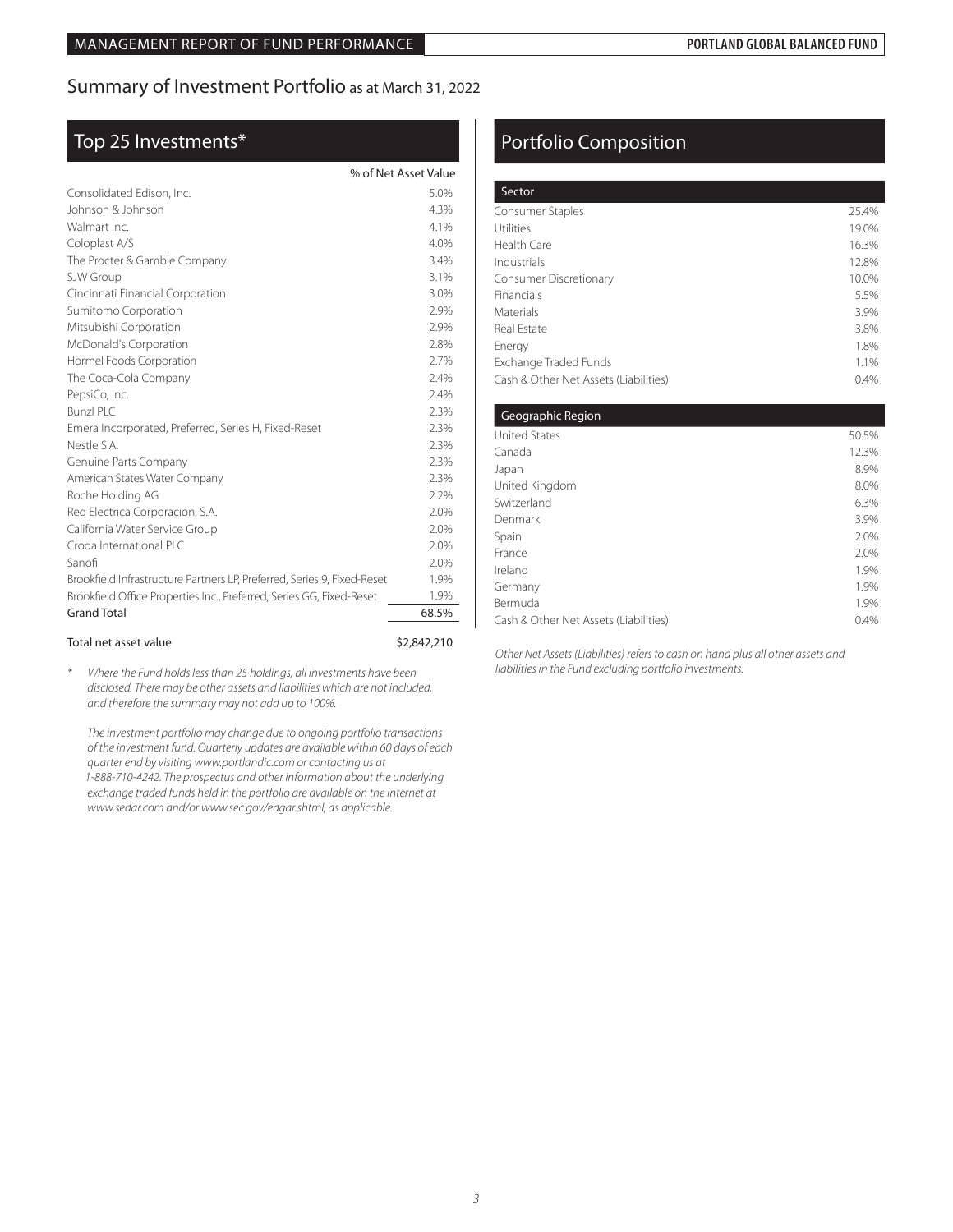## Past Performance

The past performance information shown in this section is calculated using the net asset value per unit and assumes that all distributions made by the Fund in the periods shown were reinvested in additional securities of the Fund. The past performance information does not take into account sales, redemptions, distribution or other optional charges or income taxes payable by the unitholder that would have reduced returns or performance. Investment funds are not guaranteed, their values change frequently and past performance may not be repeated.

### Year-By-Year Returns

The following bar charts show the performance of each series of the Fund for each of the financial years shown and illustrates how the investment The following bar charts show the performance of each senes of the Fund for each of the imancial years shown and industries how the investment<br>fund's performance has changed from year to year. The charts show in percentage year would have increased or decreased by the last day of each financial year. Note the Fund changed its financial year end from December 31 to .<br>September 30 in 2013.

#### Series A Units<sup>1</sup> Series A





Series F Units

-12.0% *December 13, 2013 CBB.UN was Restructured, became a multi-class open end mutual fund, and changed its investment objectives and strategies. If the Restructuring had*  not occurred and the investment objectives and strategies had remained the same, performance since then may have been different. 1. Prior to December 13, 2013 the Fund operated as Copernican British Banks Fund, a closed-end fund listed on the Toronto Stock Exchange under the symbol CBB.UN. On

*2. Return for 2013 represents a partial year starting January 1, 2013 to September 30, 2013.*

*3. Return for 2014 represents a partial year starting December 17, 2013 to September 30, 2014.*

*4. Return for 2022 represents a partial year starting October 1, 2021 to March 31, 2022.*

# Management Fees

The Manager is responsible for the day-to-day management and administration of the Fund. The Manager monitors and evaluates the performance of the Fund, pays for the investment management services of the portfolio adviser and arranges for the administrative services required to be provided to the Fund. As compensation for its service, the Manager is entitled to receive a fee, payable monthly, calculated based on the average daily net asset value of the Fund.

|                 |                       | Expenses Paid Out of the Management Fee (%) |                                                         |                      |  |  |
|-----------------|-----------------------|---------------------------------------------|---------------------------------------------------------|----------------------|--|--|
| Series of Units | Management Fee<br>(%) | <b>Dealer</b><br>compensation               | General administration,<br>investment advice and profit | Absorbed<br>expenses |  |  |
| Series A        | .55%                  | 100%                                        |                                                         | $\sim$               |  |  |
| Series F        | 0.55%                 | -                                           |                                                         | 100%                 |  |  |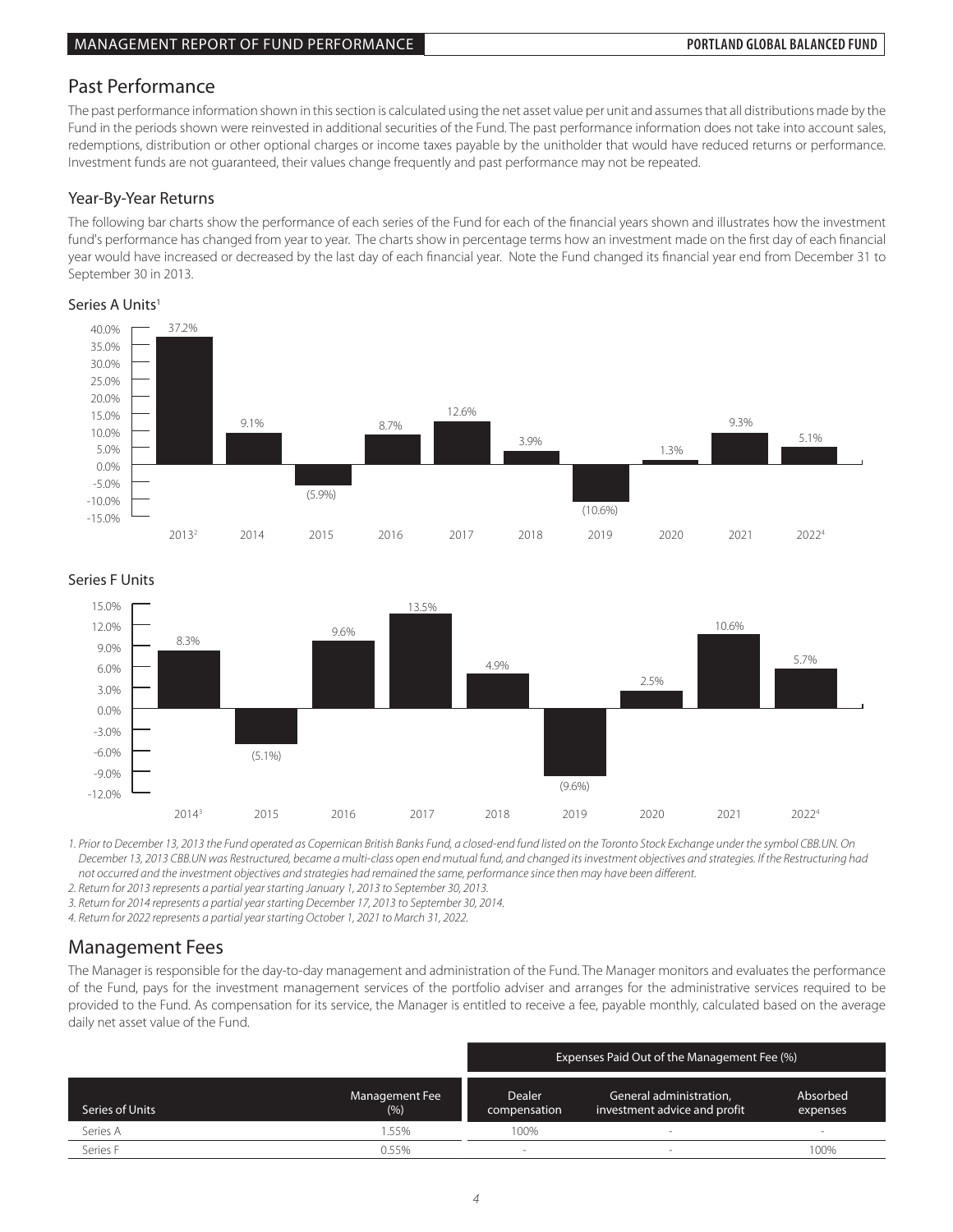# Financial Highlights

The following tables show selected key financial information about the Fund and are intended to help you understand the Fund's financial performance for the past five years. Information for 2022 is presented for the six-month period ended March 31, 2022 and for all other periods, information is as at September 30 of the year shown.

Series A Units - Net Assets per unit<sup>1</sup>

| For the periods ended                                  | 2022                     | 2021   | 2020   | 2019                     | 2018    | 2017    |
|--------------------------------------------------------|--------------------------|--------|--------|--------------------------|---------|---------|
| Net assets, beginning of the period                    | \$8.52                   | \$8.18 | \$8.54 | \$10.10                  | \$10.21 | \$9.53  |
| Increase (decrease) from operations:                   |                          |        |        |                          |         |         |
| Total revenue                                          | 0.10                     | 0.25   | 0.23   | 0.43                     | 0.42    | 0.42    |
| Total expenses                                         | (0.12)                   | (0.22) | (0.21) | (0.23)                   | (0.23)  | (0.26)  |
| Realized gains (losses)                                | ÷.                       | 0.47   | (1.62) | (0.19)                   | 0.37    | 0.23    |
| Unrealized gains (losses)                              | 0.46                     | 0.23   | 1.67   | (1.14)                   | (0.20)  | 0.72    |
| Total increase (decrease) from operations <sup>2</sup> | 0.44                     | 0.73   | 0.07   | (1.13)                   | 0.36    | 1.11    |
| Distributions to unitholders:                          |                          |        |        |                          |         |         |
| From income                                            | $\overline{\phantom{a}}$ |        | (0.01) | (0.03)                   | (0.04)  | (0.01)  |
| From dividends                                         | $\sim$                   | (0.02) | (0.20) | (0.19)                   | (0.12)  | (0.12)  |
| From capital gains                                     | $\overline{\phantom{a}}$ | $\sim$ | $\sim$ | $\overline{\phantom{a}}$ | $\sim$  |         |
| Return of capital                                      | (0.22)                   | (0.38) | (0.25) | (0.28)                   | (0.34)  | (0.37)  |
| Total annual distributions <sup>3</sup>                | (0.22)                   | (0.40) | 0.46   | (0.50)                   | (0.50)  | (0.50)  |
| Net assets, end of period <sup>4</sup>                 | \$8.73                   | \$8.52 | \$8.18 | \$8.54                   | \$10.10 | \$10.21 |

Series A Units - Ratios/Supplemental Data

| For the periods ended                                               | 2022        | 2021        | 2020        | 2019        | 2018        | 2017        |
|---------------------------------------------------------------------|-------------|-------------|-------------|-------------|-------------|-------------|
| Total net asset value                                               | \$2,575,831 | \$2,708,282 | \$3,733,020 | \$5,092,010 | \$7,288,781 | \$4,491,787 |
| Number of units outstanding                                         | 294.945     | 317.778     | 456.359     | 596.518     | 721.639     | 440,052     |
| Management expense ratio <sup>5</sup>                               | 2.31%       | 2.32%       | 2.38%       | 2.47%       | 2.41%       | 2.41%       |
| Management expense ratio before waivers or absorptions <sup>5</sup> | 7.69%       | 6.71%       | 4.94%       | 4.22%       | 3.67%       | 4.19%       |
| Trading expense ratio <sup>6</sup>                                  | 0.01%       | 0.05%       | 0.15%       | 0.04%       | 0.08%       | 0.04%       |
| Portfolio turnover rate <sup>7</sup>                                | 1.02%       | 26.63%      | 95.39%      | 10.59%      | 20.84%      | 22.13%      |
| Net asset value per unit                                            | \$8.73      | \$8.52      | \$8.18      | \$8.54      | \$10.10     | \$10.21     |

#### Series F Units - Net Assets per unit<sup>1</sup>

| For the periods ended                                  | 2022                     | 2021   | 2020                     | 2019                     | 2018    | 2017    |
|--------------------------------------------------------|--------------------------|--------|--------------------------|--------------------------|---------|---------|
| Net assets, beginning of the period                    | \$9.36                   | \$8.85 | \$9.09                   | \$10.61                  | \$10.59 | \$9.79  |
| Increase (decrease) from operations:                   |                          |        |                          |                          |         |         |
| Total revenue                                          | 0.12                     | 0.27   | 0.25                     | 0.45                     | 0.44    | 0.44    |
| Total expenses                                         | (0.07)                   | (0.13) | (0.12)                   | (0.13)                   | (0.12)  | (0.18)  |
| Realized gains (losses)                                |                          | 0.50   | (1.77)                   | (0.18)                   | 0.34    | 0.26    |
| Unrealized gains (losses)                              | 0.49                     | 0.27   | 1.82                     | (1.36)                   | (0.19)  | 0.71    |
| Total increase (decrease) from operations <sup>2</sup> | 0.54                     | 0.91   | 0.18                     | (1.22)                   | 0.47    | 1.23    |
| Distributions to unitholders:                          |                          |        |                          |                          |         |         |
| From income                                            |                          |        | (0.08)                   | (0.01)                   | (0.04)  | (0.13)  |
| From dividends                                         | (0.01)                   | (0.02) | (0.17)                   | (0.24)                   | (0.21)  | (0.13)  |
| From capital gains                                     | $\overline{\phantom{a}}$ | $\sim$ | $\overline{\phantom{a}}$ | $\overline{\phantom{a}}$ |         |         |
| Return of capital                                      | (0.21)                   | (0.38) | (0.21)                   | (0.25)                   | (0.25)  | (0.24)  |
| Total annual distributions <sup>3</sup>                | (0.22)                   | (0.40) | (0.46)                   | (0.50)                   | (0.50)  | (0.50)  |
| Net assets, end of period <sup>4</sup>                 | \$9.67                   | \$9.36 | \$8.85                   | \$9.09                   | \$10.61 | \$10.59 |

Series F Units - Ratios/Supplemental Data

| For the periods ended                                               | 2022      | 2021      | 2020      | 2019      | 2018        | 2017        |
|---------------------------------------------------------------------|-----------|-----------|-----------|-----------|-------------|-------------|
| Total net asset value                                               | \$266.379 | \$255,028 | \$489.403 | \$835,635 | \$1,241,554 | \$1,641,865 |
| Number of units outstanding                                         | 27.553    | 27.250    | 55.323    | 91.901    | 117.069     | 155,028     |
| Management expense ratio <sup>5</sup>                               | .17%      | 1.18%     | 1.25%     | .35%      | .43%        | 1.53%       |
| Management expense ratio before waivers or absorptions <sup>5</sup> | 6.54%     | 5.57%     | 3.81%     | 3.09%     | 2.69%       | 3.31%       |
| Trading expense ratio <sup>6</sup>                                  | 0.01%     | 0.05%     | 0.15%     | 0.04%     | 0.08%       | 0.04%       |
| Portfolio turnover rate <sup>7</sup>                                | .02%      | 26.63%    | 95.39%    | 10.59%    | 20.84%      | 22.13%      |
| Net asset value per unit                                            | \$9.67    | \$9.36    | \$8.85    | \$9.09    | \$10.61     | \$10.59     |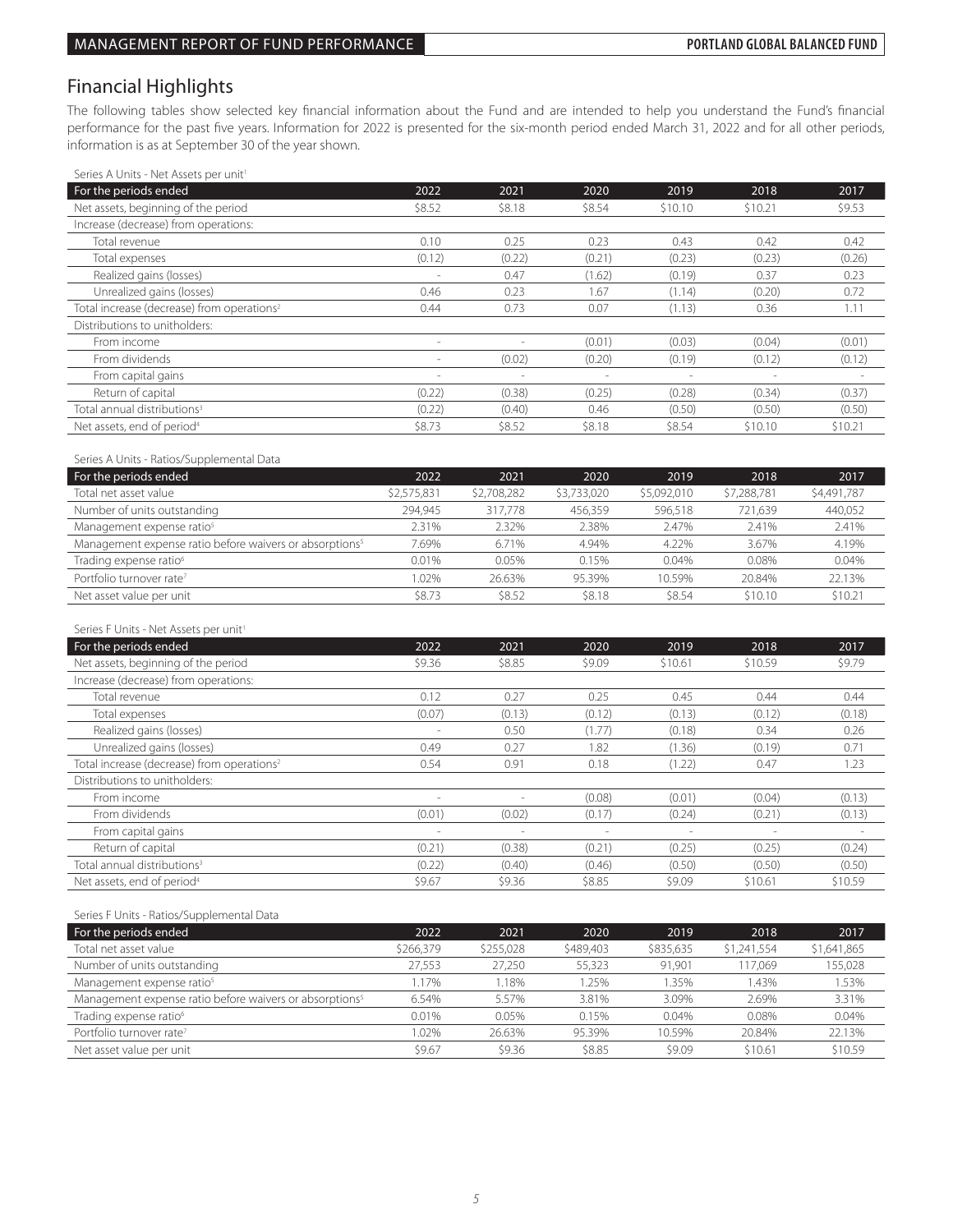# Explanatory Notes

- 1. The information is derived from the Fund's audited annual financial statements prepared in accordance with International Financial Reporting Standards. The net assets per security presented in the financial statements may differ from the net asset value calculated for fund pricing purposes.
- 2. Net assets and distributions are based on the actual number of units outstanding at the relevant time. The increase/decrease from operations is based on the weighted daily average number of units outstanding over the financial period.
- 3. Distributions are paid out in cash/reinvested in additional units of the Fund, or both.
- 4. This is not a reconciliation of the beginning and ending net assets per unit.
- 5. The management expense ratio (MER) is based on total expenses (excluding foreign withholding taxes, commissions and other portfolio transaction costs but including management fee distributions paid to certain unitholders in the form of additional units) for the stated period and is expressed as an annualized percentage of daily average net asset value during the period. The Manager may absorb certain expenses otherwise payable by the Fund. The amount of expenses absorbed is determined annually at the discretion of the Manager.

 The Fund may hold investments in exchange traded funds (ETFs). The MER is calculated taking into consideration the expenses of the Fund allocated to the series including expenses indirectly attributable to its investment in the ETFs divided by the average daily NAV of the series of the Fund during the period.

 On April 20, 2020, the management fees decreased from 1.65% and 0.65% to 1.55% and 0.55% on Series A and Series F, respectively. For the year ended September 30, 2020, if the change in management fees had been effective since the start of that financial year, the MER after waivers or absorptions would have been 2.34% and 1.21% Series A and Series F, respectively.

6. The trading expense ratio (TER) represents total commissions and other portfolio transaction costs expressed as an annualized percentage of the daily average net asset value of the Fund during the period.

 The TER is calculated taking into consideration the costs attributable to its investment in ETFs.

7. The Fund's portfolio turnover rate indicates how actively the Fund's portfolio advisor manages its portfolio investments. A portfolio turnover rate of 100% is equivalent to a fund buying and selling all of the securities in its portfolio once in the course of the period. The higher a fund's portfolio turnover rate in a period, the greater the trading costs payable by the fund in the period, and the greater the chance of an investor receiving taxable capital gains in the period. There is not necessarily a relationship between a high turnover rate and the performance of a fund.

 Portfolio turnover rate is calculated based on the lesser of the cumulative cost of purchases or cumulative proceeds of sales divided by the average market value of the portfolio, excluding short-term investments.